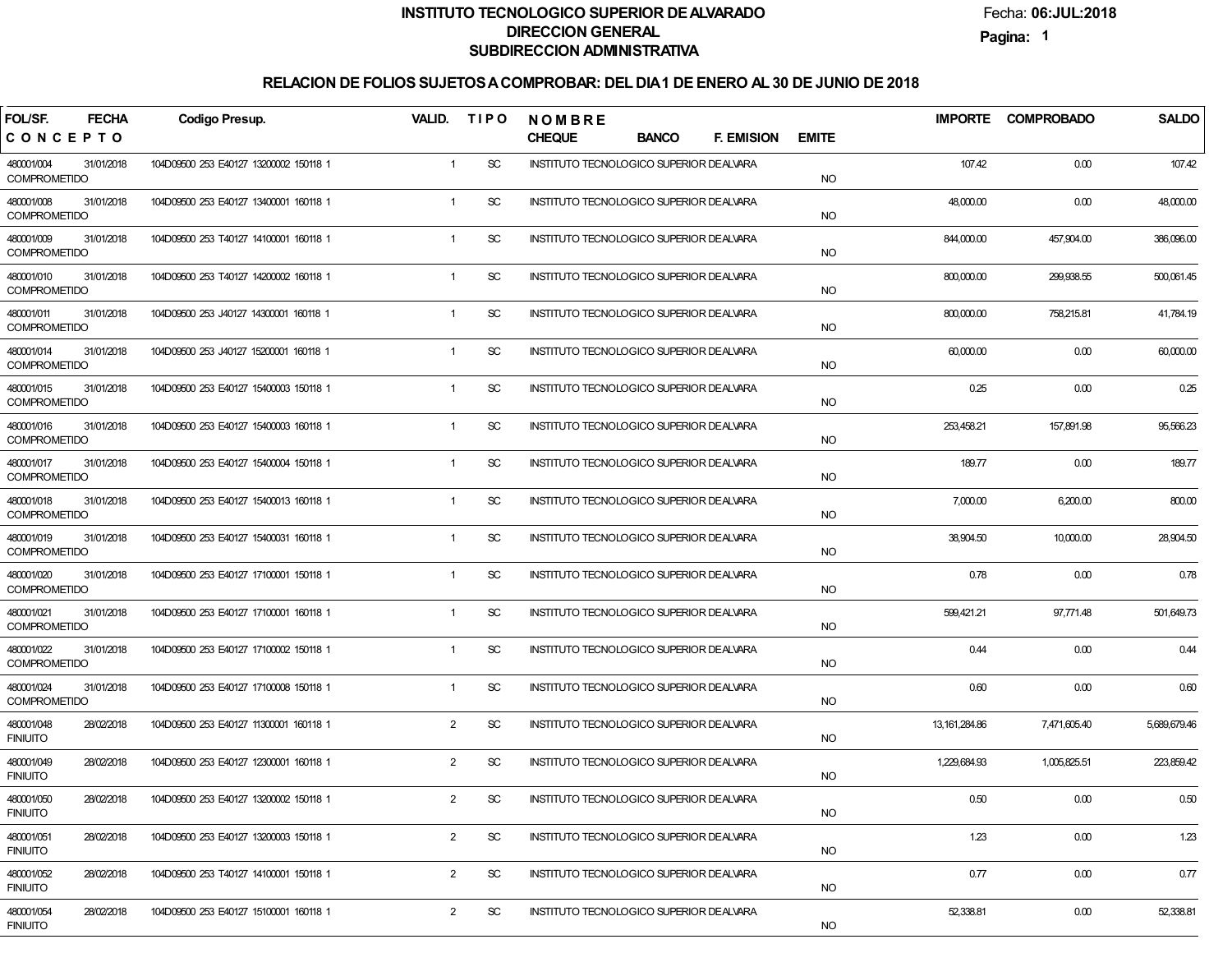Fecha:**06:JUL:2018**

**Pagina:2**

| FOL/SF.                       | <b>FECHA</b> | Codigo Presup.                         |                | VALID. TIPO                 | <b>NOMBRE</b>                            |              |                   |              |              | IMPORTE COMPROBADO | <b>SALDO</b> |
|-------------------------------|--------------|----------------------------------------|----------------|-----------------------------|------------------------------------------|--------------|-------------------|--------------|--------------|--------------------|--------------|
| CONCEPTO                      |              |                                        |                |                             | <b>CHEQUE</b>                            | <b>BANCO</b> | <b>F. EMISION</b> | <b>EMITE</b> |              |                    |              |
| 480001/056<br><b>FINIUITO</b> | 28/02/2018   | 104D09500 253 E40127 15400003 150118 1 | $\overline{2}$ | <b>SC</b>                   | INSTITUTO TECNOLOGICO SUPERIOR DE ALVARA |              |                   | <b>NO</b>    | 0.91         | 0.00               | 0.91         |
| 480001/058<br><b>FINIUITO</b> | 28/02/2018   | 104D09500 253 E40127 17100001 150118 1 | $\overline{2}$ | <b>SC</b>                   | INSTITUTO TECNOLOGICO SUPERIOR DEALVARA  |              |                   | <b>NO</b>    | 1.32         | 0.00               | 1.32         |
| 480001/059<br><b>FINIUITO</b> | 28/02/2018   | 104D09500 253 E40127 17100002 150118 1 | $\overline{2}$ | <b>SC</b>                   | INSTITUTO TECNOLOGICO SUPERIOR DEALVARA  |              |                   | <b>NO</b>    | 0.44         | 0.00               | 0.44         |
| 480001/080<br><b>NOMINA</b>   | 31/03/2018   | 104D09500 253 E40127 12300001 160118 1 | 3              | <b>SC</b>                   | INSTITUTO TECNOLOGICO SUPERIOR DE ALVARA |              |                   | <b>NO</b>    | 553,015.07   | 90,269.00          | 462,746.07   |
| 480001/081<br><b>NOMINA</b>   | 31/03/2018   | 104D09500 253 E40127 13200002 160118 1 | 3              | <b>SC</b>                   | INSTITUTO TECNOLOGICO SUPERIOR DEALVARA  |              |                   | <b>NO</b>    | 1,168,529.10 | 13,045.14          | 1,155,483.96 |
| 480001/083<br><b>NOMINA</b>   | 31/03/2018   | 104D09500 253 E40127 14100004 140118 1 | 3              | <b>SC</b>                   | INSTITUTO TECNOLOGICO SUPERIOR DEALVARA  |              |                   | <b>NO</b>    | 0.24         | 0.00               | 0.24         |
| 480001/084<br><b>NOMINA</b>   | 31/03/2018   | 104D09500 253 E40127 15100001 150118 1 | 3              | <b>SC</b>                   | INSTITUTO TECNOLOGICO SUPERIOR DEALVARA  |              |                   | <b>NO</b>    | 983.40       | 0.00               | 983.40       |
| 480001/086<br><b>NOMINA</b>   | 31/03/2018   | 104D09500 253 E40127 15400004 150118 1 | 3              | <b>SC</b>                   | INSTITUTO TECNOLOGICO SUPERIOR DEALVARA  |              |                   | <b>NO</b>    | 804.47       | 0.00               | 804.47       |
| 480001/087<br><b>NOMINA</b>   | 31/03/2018   | 104D09500 253 E10209 17100002 150118 1 | 3              | <b>SC</b>                   | INSTITUTO TECNOLOGICO SUPERIOR DEALVARA  |              |                   | <b>NO</b>    | 400.00       | 0.00               | 400.00       |
| 480001/088<br><b>NOMINA</b>   | 31/03/2018   | 104D09500 253 E40127 17100002 150118 1 | 3              | <b>SC</b>                   | INSTITUTO TECNOLOGICO SUPERIOR DEALVARA  |              |                   | <b>NO</b>    | 0.68         | 0.00               | 0.68         |
| 480001/089<br><b>NOMINA</b>   | 31/03/2018   | 104D09500 253 E40127 17100004 160118 1 | 3              | <b>SC</b>                   | INSTITUTO TECNOLOGICO SUPERIOR DEALVARA  |              |                   | <b>NO</b>    | 125.20       | 0.00               | 125.20       |
| 480001/090<br><b>NOMINA</b>   | 31/03/2018   | 104D09500 253 E10209 17100002 150118 1 | 3              | <b>SC</b>                   | INSTITUTO TECNOLOGICO SUPERIOR DEALVARA  |              |                   | <b>NO</b>    | 3,600.00     | 0.00               | 3,600.00     |
| 480001/100<br><b>NOMINAS</b>  | 30/04/2018   | 104D09500 253 E40127 12300001 150118 1 | $\overline{4}$ | <b>SC</b>                   | INSTITUTO TECNOLOGICO SUPERIOR DEALVARA  |              |                   | <b>NO</b>    | 0.49         | 0.00               | 0.49         |
| 480001/103<br><b>NOMINAS</b>  | 30/04/2018   | 104D09500 253 E40127 15400003 150118 1 | $\overline{4}$ | <b>SC</b>                   | INSTITUTO TECNOLOGICO SUPERIOR DEALVARA  |              |                   | <b>NO</b>    | 0.74         | 0.00               | 0.74         |
| 480001/104<br><b>NOMINAS</b>  | 30/04/2018   | 104D09500 253 E40127 15400004 150118 1 | 4              | <b>SC</b>                   | INSTITUTO TECNOLOGICO SUPERIOR DEALVARA  |              |                   | <b>NO</b>    | 0.68         | 0.00               | 0.68         |
| 480001/105<br><b>NOMINAS</b>  | 30/04/2018   | 104D09500 253 E40127 17100001 150118 1 | 4              | SC                          | INSTITUTO TECNOLOGICO SUPERIOR DEALVARA  |              |                   | <b>NO</b>    | 0.46         | 0.00               | 0.46         |
| 480001/106<br><b>NOMINAS</b>  | 30/04/2018   | 104D09500 253 E40127 17100002 150118 1 | $\overline{4}$ | SC                          | INSTITUTO TECNOLOGICO SUPERIOR DEALVARA  |              |                   | <b>NO</b>    | 1.36         | 0.00               | 1.36         |
| 480001/107<br><b>NOMINAS</b>  | 30/04/2018   | 104D09500 253 E40127 15100001 150118 1 | $\overline{4}$ | SC                          | INSTITUTO TECNOLOGICO SUPERIOR DE ALVARA |              |                   | <b>NO</b>    | 0.15         | 0.00               | 0.15         |
| 480001/120<br><b>NOMINA</b>   | 31/05/2018   | 104D09500 253 E40127 12300001 140118 1 | 5              | $\protect\operatorname{SC}$ | INSTITUTO TECNOLOGICO SUPERIOR DEALVARA  |              |                   | <b>NO</b>    | 91,981.00    | 0.00               | 91,981.00    |
| 480001/121<br><b>NOMINA</b>   | 31/05/2018   | 104D09500 253 E40127 12300001 150118 1 | 5              | SC                          | INSTITUTO TECNOLOGICO SUPERIOR DE ALVARA |              |                   | <b>NO</b>    | 3,000.07     | 0.00               | 3,000.07     |
| 480001/122<br>NOMINA          | 31/05/2018   | 104D09500 253 T40127 14100001 150118 1 | 5              | SC                          | INSTITUTO TECNOLOGICO SUPERIOR DEALVARA  |              |                   | <b>NO</b>    | 0.92         | 0.00               | 0.92         |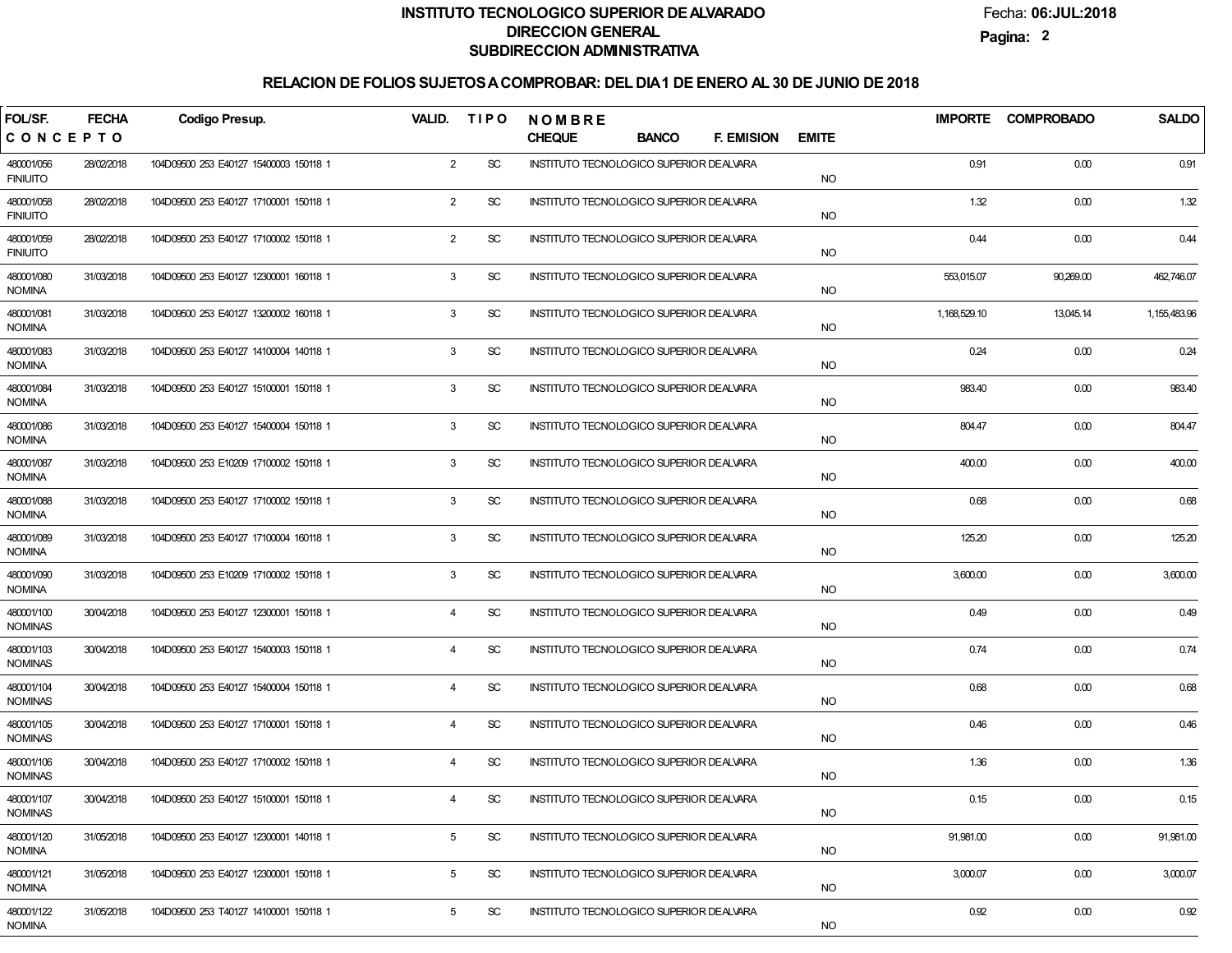Fecha:**06:JUL:2018**

**Pagina:3**

| FOL/SF.                     | <b>FECHA</b> | <b>Codigo Presup.</b>                  | VALID.          | <b>TIPO</b>                 | <b>NOMBRE</b>                                   |              |                   |              |            | IMPORTE COMPROBADO | <b>SALDO</b> |
|-----------------------------|--------------|----------------------------------------|-----------------|-----------------------------|-------------------------------------------------|--------------|-------------------|--------------|------------|--------------------|--------------|
| CONCEPTO                    |              |                                        |                 |                             | <b>CHEQUE</b>                                   | <b>BANCO</b> | <b>F. EMISION</b> | <b>EMITE</b> |            |                    |              |
| 480001/123<br><b>NOMINA</b> | 31/05/2018   | 104D09500 253 J40127 14300001 150118 1 | $5\overline{)}$ | SC                          | INSTITUTO TECNOLOGICO SUPERIOR DEALVARA         |              |                   | <b>NO</b>    | 0.73       | 0.00               | 0.73         |
| 480001/124<br><b>NOMINA</b> | 31/05/2018   | 104D09500 253 E40127 15100001 150118 1 | 5               | SC                          | INSTITUTO TECNOLOGICO SUPERIOR DEALVARA         |              |                   | <b>NO</b>    | 1.32       | 0.00               | 1.32         |
| 480001/125<br><b>NOMINA</b> | 31/05/2018   | 104D09500 253 E40127 15400003 150118 1 | 5               | SC                          | INSTITUTO TECNOLOGICO SUPERIOR DEALVARA         |              |                   | <b>NO</b>    | 230.54     | 0.00               | 230.54       |
| 480001/126<br><b>NOMINA</b> | 31/05/2018   | 104D09500 253 E40127 15400004 150118 1 | 5               | SC                          | INSTITUTO TECNOLOGICO SUPERIOR DEALVARA         |              |                   | <b>NO</b>    | 0.18       | 0.00               | 0.18         |
| 480001/127<br><b>NOMINA</b> | 31/05/2018   | 104D09500 253 E40127 17100002 150118 1 | 5               | SC                          | INSTITUTO TECNOLOGICO SUPERIOR DEALVARA         |              |                   | <b>NO</b>    | 0.44       | 0.00               | 0.44         |
| 480001/128<br><b>NOMINA</b> | 31/05/2018   | 104D09500 253 E40127 17100004 160118 1 | 5               | SC                          | INSTITUTO TECNOLOGICO SUPERIOR DEALVARA         |              |                   | <b>NO</b>    | 0.78       | 0.00               | 0.78         |
| 480001/129<br><b>NOMINA</b> | 31/05/2018   | 104D09500 253 E40127 11300001 170118 1 | 5               | SC                          | INSTITUTO TECNOLOGICO SUPERIOR DEALVARA         |              |                   | <b>NO</b>    | 0.22       | 0.00               | 0.22         |
| 480001/130<br><b>NOMINA</b> | 31/05/2018   | 104D09500 253 J40127 14300001 160118 1 | 5               | SC                          | INSTITUTO TECNOLOGICO SUPERIOR DEALVARA         |              |                   | <b>NO</b>    | 401,826.27 | 0.00               | 401,826.27   |
| 480001/149<br><b>NOMINA</b> | 29/06/2018   | 104D09500 253 E40127 11300001 150118 1 | 6               | SC                          | INSTITUTO TECNOLOGICO SUPERIOR DEALVARA         |              |                   | <b>NO</b>    | 4,210.91   | 0.00               | 4,210.91     |
| 480001/150<br><b>NOMINA</b> | 29/06/2018   | 104D09500 253 E40127 11300001 160118 1 | 6               | <b>SC</b>                   | INSTITUTO TECNOLOGICO SUPERIOR DEALVARA         |              |                   | <b>NO</b>    | 47,677.04  | 0.00               | 47,677.04    |
| 480001/151<br><b>NOMINA</b> | 29/06/2018   | 104D09500 253 E40127 12300001 140118 1 | 6               | <b>SC</b>                   | <b>INSTITUTO TECNOLOGICO SUPERIOR DE ALVARA</b> |              |                   | <b>NO</b>    | 24,000.00  | 0.00               | 24,000.00    |
| 480001/152<br><b>NOMINA</b> | 29/06/2018   | 104D09500 253 E40127 12300001 150118 1 | 6               | <b>SC</b>                   | INSTITUTO TECNOLOGICO SUPERIOR DEALVARA         |              |                   | <b>NO</b>    | 16,906.22  | 0.00               | 16,906.22    |
| 480001/153<br><b>NOMINA</b> | 29/06/2018   | 104D09500 253 E40127 12300001 160118 1 | 6               | <b>SC</b>                   | INSTITUTO TECNOLOGICO SUPERIOR DEALVARA         |              |                   | <b>NO</b>    | 0.49       | 0.00               | 0.49         |
| 480001/154<br><b>NOMINA</b> | 29/06/2018   | 104D09500 253 E40127 13200002 150118 1 | 6               | <b>SC</b>                   | INSTITUTO TECNOLOGICO SUPERIOR DEALVARA         |              |                   | <b>NO</b>    | 2,490.89   | 0.00               | 2,490.89     |
| 480001/155<br><b>NOMINA</b> | 29/06/2018   | 104D09500 253 E40127 13200002 160118 1 | 6               | <b>SC</b>                   | INSTITUTO TECNOLOGICO SUPERIOR DEALVARA         |              |                   | <b>NO</b>    | 8,758.44   | 0.00               | 8,758.44     |
| 480001/156<br><b>NOMINA</b> | 29/06/2018   | 104D09500 253 E40127 13200003 150118 1 | 6               | <b>SC</b>                   | INSTITUTO TECNOLOGICO SUPERIOR DEALVARA         |              |                   | <b>NO</b>    | 624.06     | 0.00               | 624.06       |
| 480001/157<br><b>NOMINA</b> | 29/06/2018   | 104D09500 253 E40127 13200003 160118 1 | 6               | SC                          | INSTITUTO TECNOLOGICO SUPERIOR DEALVARA         |              |                   | <b>NO</b>    | 874.98     | 0.00               | 874.98       |
| 480001/158<br><b>NOMINA</b> | 29/06/2018   | 104D09500 253 T40127 14200002 150118 1 | 6               | SC                          | INSTITUTO TECNOLOGICO SUPERIOR DE ALVARA        |              |                   | <b>NO</b>    | 0.84       | 0.00               | 0.84         |
| 480001/159<br><b>NOMINA</b> | 29/06/2018   | 104D09500 253 E40127 15100001 150118 1 | 6               | $\protect\operatorname{SC}$ | INSTITUTO TECNOLOGICO SUPERIOR DEALVARA         |              |                   | <b>NO</b>    | 1.48       | 0.00               | 1.48         |
| 480001/160<br><b>NOMINA</b> | 29/06/2018   | 104D09500 253 E40127 15400002 150118 1 | 6               | SC                          | INSTITUTO TECNOLOGICO SUPERIOR DEALVARA         |              |                   | <b>NO</b>    | 2,500.00   | 0.00               | 2,500.00     |
| 480001/161<br>NOMINA        | 29/06/2018   | 104D09500 253 E40127 15400003 150118 1 | 6               | SC                          | INSTITUTO TECNOLOGICO SUPERIOR DEALVARA         |              |                   | <b>NO</b>    | 0.74       | 0.00               | 0.74         |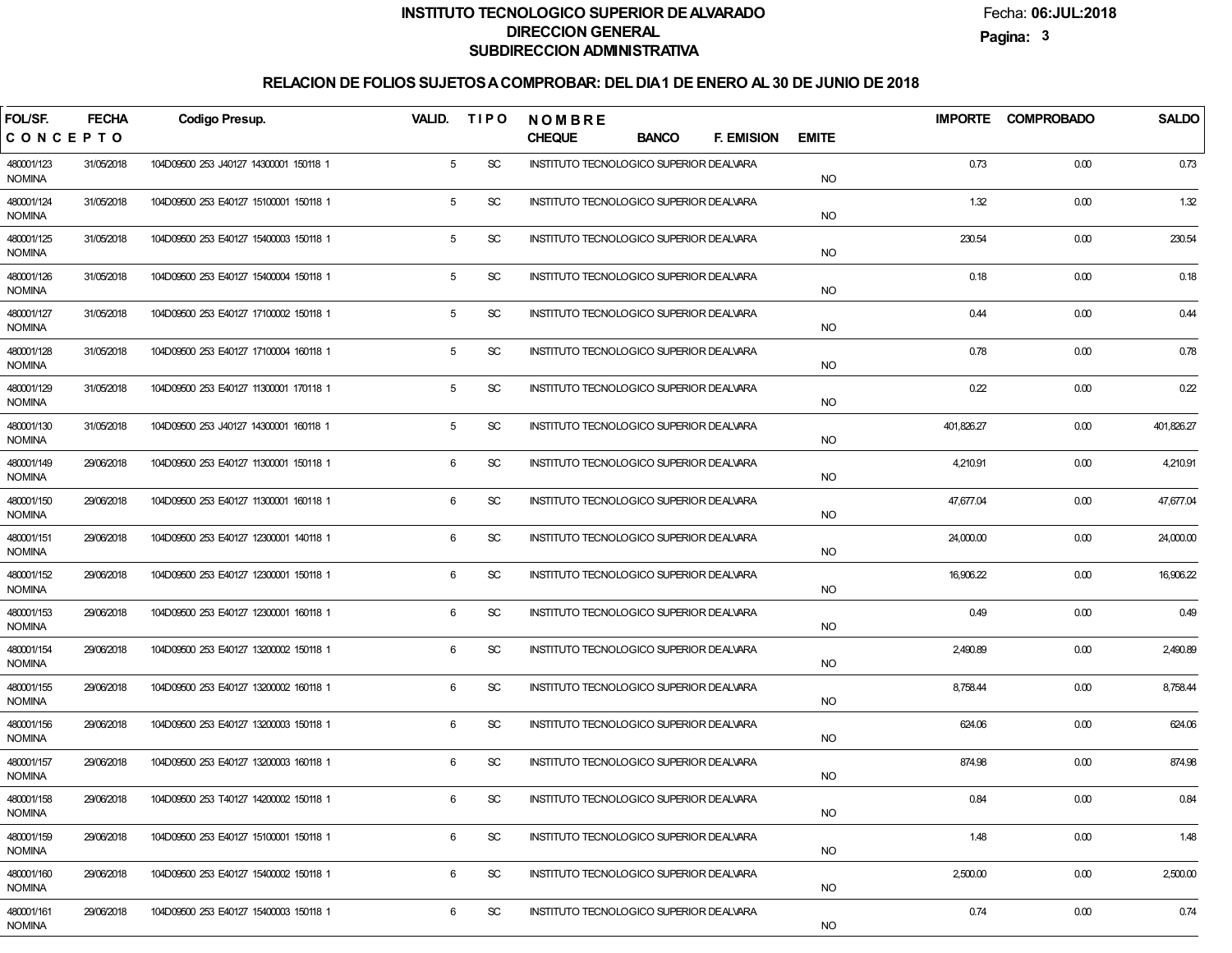Fecha:**06:JUL:2018**

**Pagina:4**

| FOL/SF.<br>CONCEPTO         | <b>FECHA</b> | Codigo Presup.                                                | <b>VALID.</b> | <b>TIPO</b> | <b>NOMBRE</b><br><b>CHEQUE</b>           | <b>BANCO</b> | <b>F. EMISION</b> | <b>EMITE</b> | <b>IMPORTE</b> | <b>COMPROBADO</b> | <b>SALDO</b> |
|-----------------------------|--------------|---------------------------------------------------------------|---------------|-------------|------------------------------------------|--------------|-------------------|--------------|----------------|-------------------|--------------|
| 480001/162<br><b>NOMINA</b> | 29/06/2018   | 104D09500 253 E40127 15400004 150118 1                        | 6             | <b>SC</b>   | INSTITUTO TECNOLOGICO SUPERIOR DEALVARA  |              |                   | <b>NO</b>    | 0.68           | 0.00              | 0.68         |
| 480001/163<br><b>NOMINA</b> | 29/06/2018   | 104D09500 253 E40127 15400031 150118 1                        | 6             | <b>SC</b>   | INSTITUTO TECNOLOGICO SUPERIOR DEALVARA  |              |                   | <b>NO</b>    | 5,429.10       | 0.00              | 5,429.10     |
| 480001/164<br><b>NOMINA</b> | 29/06/2018   | 104D09500 253 E40127 17100001 150118 1                        | 6             | <b>SC</b>   | INSTITUTO TECNOLOGICO SUPERIOR DEALVARA  |              |                   | <b>NO</b>    | 5,620.44       | 0.00              | 5,620.44     |
| 480001/165<br><b>NOMINA</b> | 29/06/2018   | 104D09500 253 E40127 17100001 160118 1                        | 6             | <b>SC</b>   | INSTITUTO TECNOLOGICO SUPERIOR DE ALVARA |              |                   | <b>NO</b>    | 8,060.38       | 0.00              | 8,060.38     |
| 480001/166<br><b>NOMINA</b> | 29/06/2018   | 104D09500 253 E40127 17100002 150118 1                        | 6             | <b>SC</b>   | INSTITUTO TECNOLOGICO SUPERIOR DE ALVARA |              |                   | <b>NO</b>    | 1.05           | 0.00              | 1.05         |
| 480001/167<br><b>NOMINA</b> | 29/06/2018   | 104D09500 253 E40127 17100004 160118 1                        | 6             | <b>SC</b>   | INSTITUTO TECNOLOGICO SUPERIOR DE ALVARA |              |                   | <b>NO</b>    | 10,572.78      | 0.00              | 10,572.78    |
| 480001/168<br><b>NOMINA</b> | 30/06/2018   | 104D09500 253 E40127 11300001 150118 1                        | 6             | <b>SC</b>   | INSTITUTO TECNOLOGICO SUPERIOR DE ALVARA |              |                   | <b>NO</b>    | 3,133.00       | 0.00              | 3,133.00     |
|                             |              | TOTAL UP: 104D09500 SUBDIRECCION DEADMINISTRACION DE RECURSOS |               |             |                                          |              |                   |              | 20,259,764.98  | 10,368,666.87     | 9,891,098.11 |